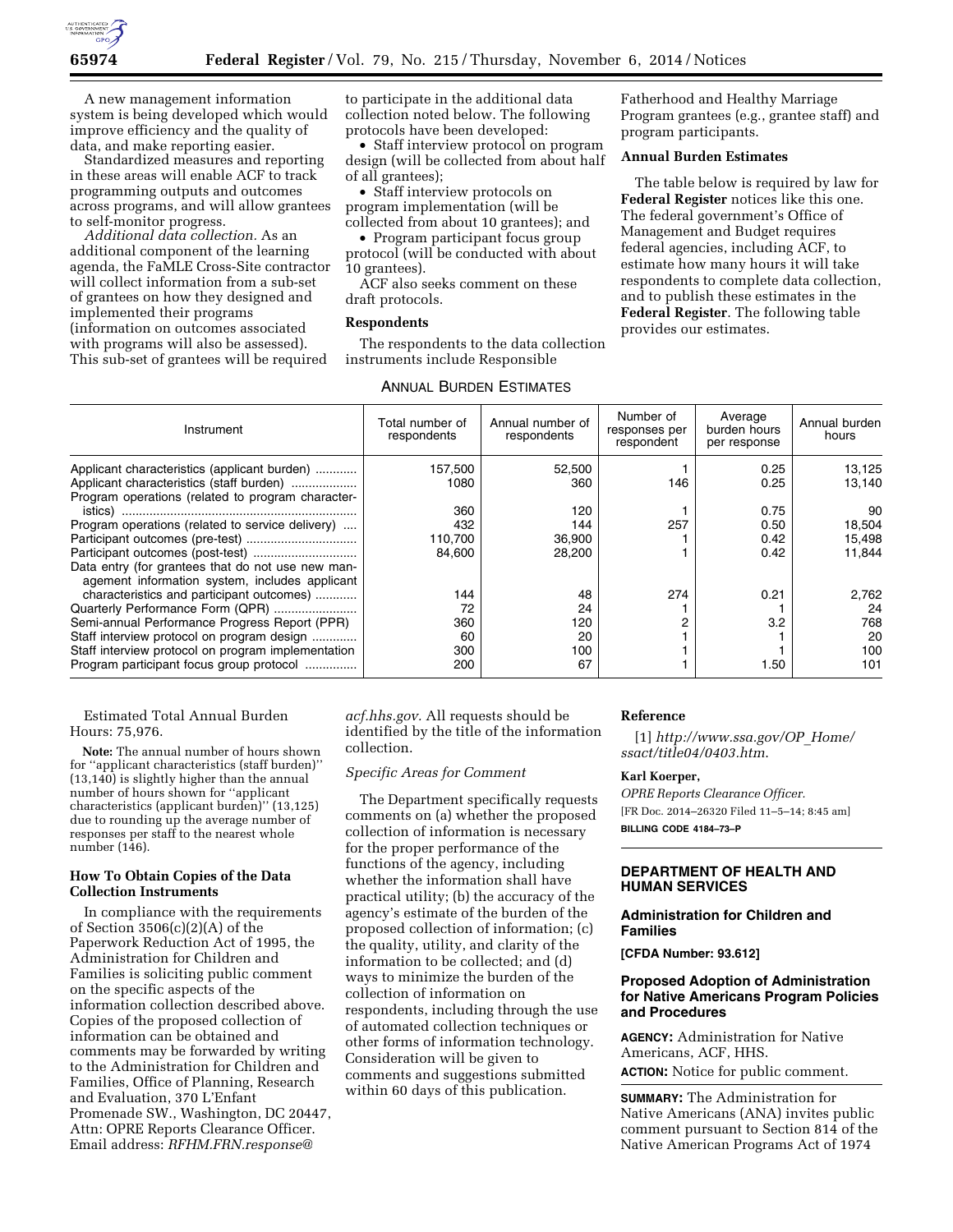(NAPA), as amended, which requires ANA to provide members of the public with the opportunity to comment on proposed changes in interpretive rules, general statements of policy, and rules of agency procedure or practice that affect programs, projects, and activities authorized under the NAPA, and to give notice of the final adoption of such changes at least 30 days before the changes become effective. In accordance with notice requirements of NAPA, ANA herein describes its proposal to fund projects, beginning in Fiscal Year (FY) 2015, under Alaska-Specific SEDS. **DATES:** Submit written or electronic comments on this Notice, on or before December 8, 2014.

**ADDRESSES:** Send comments in response to this notice via email to Lillian A. Sparks, Commissioner, Administration for Native Americans, at

*[ANACommissioner@acf.hhs.gov.](mailto:ANACommissioner@acf.hhs.gov)*  Comments will be available for inspection by members of the public at the Administration for Native Americans, 901 D Street SW., Washington, DC 20447.

**FOR FURTHER INFORMATION CONTACT:**  Carmelia Strickland, Director, Division of Program Operations, ANA, (877) 922– 9262.

# **SUPPLEMENTARY INFORMATION:**

### **A. Funding Opportunity Announcements**

Beginning in FY 2015, ANA proposes to re-establish publishing a separate Alaska-Specific SEDS Funding Opportunity Announcement (FOA) to target support and attention to core capacity building at the Alaska Native Village level. This Alaska-Specific SEDS FOA, Social and Economic Development Strategies for Alaska-SEDS–AK (HHS–2015–ACF–ANA–NK– 0960) is intended to respond to the unique governmental structures in Alaska. Re-establishment of Alaska-Specific SEDS, is designed to provide targeted support for Village-specific projects to improve and strengthen the administrative and management capacity of Alaska Native Village governments, governments that are central to social and economic selfsufficiency in Alaska. From FYs 1984 through 2009, ANA funded Alaska-Specific SEDS projects under 45 CFR 1336.33 (a)(2) and (b)(4). In 2009, ANA stopped funding projects under Alaska-Specific SEDS and, from FYs 2010 through 2014, projects that had previously been funded under Alaska-Specific SEDS were funded under the general Social and Economic Development Strategies (SEDS) FOAs. This approach precluded

implementation of 45 CFR 1336.33 (b)(4), a special provision applicable only to projects funded under Alaska-Specific SEDS, under which funding for core administrative capacity building projects at the Village government level is allowable, if the village does not have governing systems in place. Based on review of historical data covering the period from FYs 1984 through 2014, ANA has decided to re-establish Alaska-Specific SEDS in order to emphasize improving and strengthening the capacity of Alaska Native Village governments; focusing on the strengths present in Native Villages to generate evidence-based practices and sustainable approaches demonstrated to be effective at the Village level.

In an effort to meaningfully create opportunities to build and strengthen core governmental capacity in the areas of administration and project management at the Alaska Native Village level, ANA will make up to \$1,000,000 available for Alaska-Specific SEDS funding in FY 2015 for new, community-based Village-level projects that will be available through competition under Social and Economic Development Strategies for Alaska-SEDS–AK (HHS–2015–ACF–ANA–NK– 0960).

All language in the standing FOA, Social and Economic Development Strategies—SEDS (HHS–2014–ACF– ANA–NA–0776) available at *[http://](http://www.acf.hhs.gov/grants/open/foa/index.cfm?switch=foa&fon=HHS-2014-ACF-ANA-NA-0776) [www.acf.hhs.gov/grants/open/foa/](http://www.acf.hhs.gov/grants/open/foa/index.cfm?switch=foa&fon=HHS-2014-ACF-ANA-NA-0776)  [index.cfm?switch=foa&fon=HHS-2014-](http://www.acf.hhs.gov/grants/open/foa/index.cfm?switch=foa&fon=HHS-2014-ACF-ANA-NA-0776) [ACF-ANA-NA-0776,](http://www.acf.hhs.gov/grants/open/foa/index.cfm?switch=foa&fon=HHS-2014-ACF-ANA-NA-0776)* will apply to the Alaska-Specific SEDS FOA, Social and Economic Development Strategies for Alaska-SEDS–AK (HHS–2015–ACF– ANA–NK–0960), except as follows:

### **B. Alaska-Specific SEDS Program Areas of Interest**

ANA has identified the following program areas of interest for the Alaska-Specific SEDS FOA, however funding is not restricted to those listed below:

(a) *Governance:* Governance is defined as increasing the ability of tribal and Alaska Native Village governments to exercise local control and decisionmaking, and to develop and enforce laws, regulations, codes, and policies that reflect and promote the interests of community members. ANA recognizes the structure of governance that controls Native lands and communities in Alaska are more complex than in the lower 48 states. With some exceptions, most tribes in the lower 48 states escape the complicated jurisdictional and administrative situation that prevails in rural Alaska, where powers over lands, other resources, and relevant governmental programs are fragmented

and widely dispersed among tribes, corporations, municipalities, governmental agencies, and other bodies. Examples of Alaska-Specific program areas of interest are:

• *Administrative and program management capacity building*— Planning and financial management capacity building to strengthen effective and accountable planning and management of Village-level government operations.

• *Governmental administration*— Improving Village-level capacity related to regulatory, judicial, and administrative infrastructure, including clarifying jurisdiction, developing or amending codes and procedures, enforcing contracts and property rights, and addressing family and child welfare issues.

• *Comprehensive strategies*— Developing Village-level strategies to assess and address the needs of children, youth, and community members.

• *Emergency Preparedness/Disaster Recovery/Disaster Preparedness*— Planning, analysis, and mitigation efforts to ensure needed services to better communicate and coordinate preparedness, response, and recovery efforts.

• *Adaptation and mitigation of impacts of climate change*— Assessment, planning, and implementation of efforts to adapt to climate change and to effectively respond to its impacts at the Village level, including efforts to address the effects of climate change on local fisheries and fresh water supplies, effects that increase the risk of flooding and wildfires, assessment and planning for relocation, and mitigation of impacts of erosion and permafrost melt.

• *Technology infrastructure*— Establishing and implementing Villagelevel systems to address internet connectivity and broadband planning as well as technology upgrades at the Village level.

(b) *Economic Development:* Projects that support the creation of sustainable local economies and promote selfsufficiency. Examples of Alaska-Specific program areas of interest are:

• *Economic stability*—Conducting the necessary planning and/or research to support achievement of long-range economic development goals at the Village level. Examples may include performing gap or value-added analyses to identify strengths and weaknesses in the local Village economy, strengthening Village capacity to deliver programs that promote economic development and security.